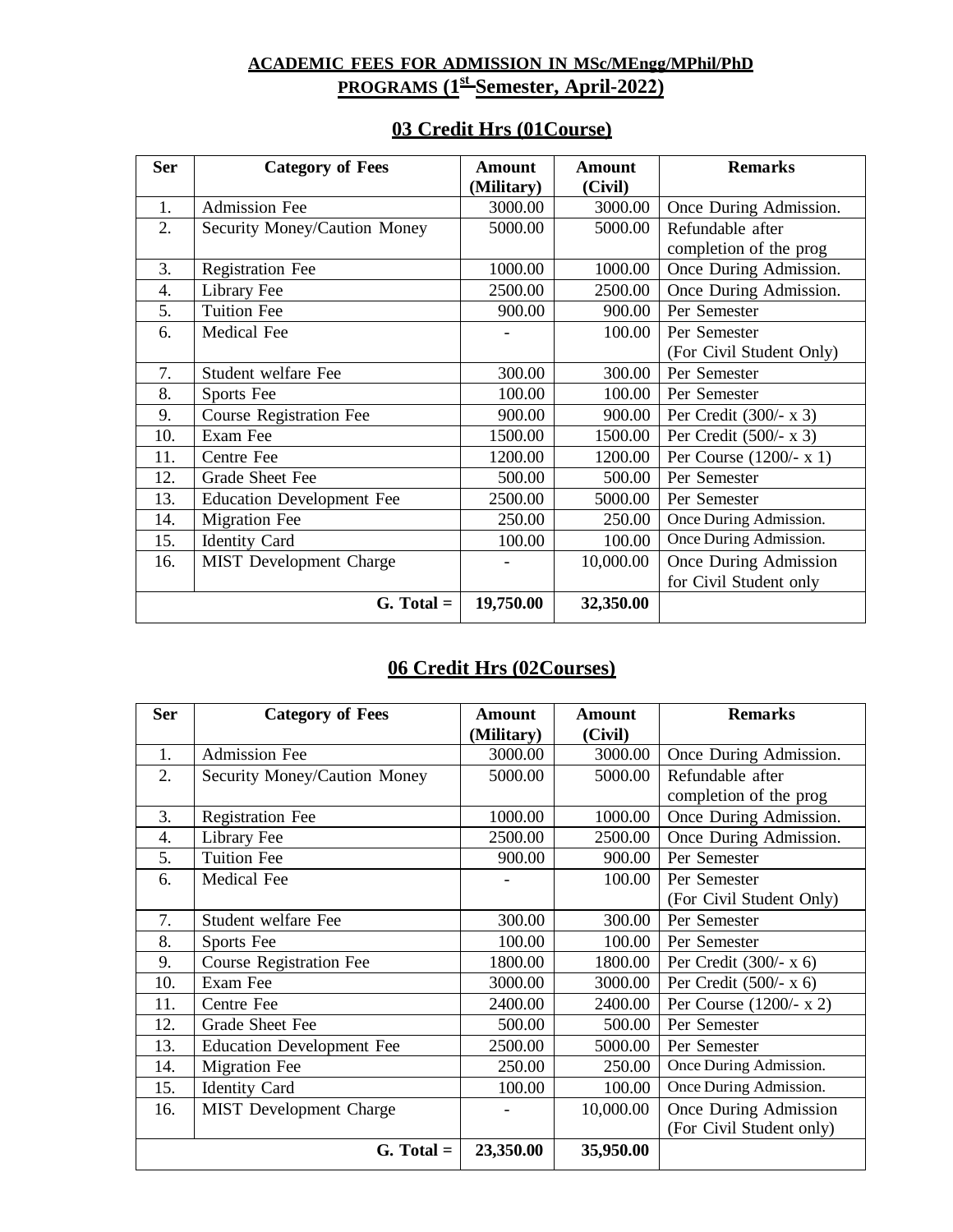| 09 Credit Hrs (03 Courses) |  |
|----------------------------|--|
|----------------------------|--|

| <b>Ser</b> | <b>Category of Fees</b>          | <b>Amount</b> | <b>Amount</b> | <b>Remarks</b>            |  |
|------------|----------------------------------|---------------|---------------|---------------------------|--|
|            |                                  | (Military)    | (Civil)       |                           |  |
| 1.         | <b>Admission Fee</b>             | 3000.00       | 3000.00       | Once During Admission.    |  |
| 2.         | Security Money/Caution Money     | 5000.00       | 5000.00       | Refundable after          |  |
|            |                                  |               |               | completion of the prog    |  |
| 3.         | <b>Registration Fee</b>          | 1000.00       | 1000.00       | Once During Admission.    |  |
| 4.         | Library Fee                      | 2500.00       | 2500.00       | Once During Admission.    |  |
| 5.         | <b>Tuition Fee</b>               | 900.00        | 900.00        | Per Semester              |  |
| 6.         | Medical Fee                      |               | 100.00        | Per Semester              |  |
|            |                                  |               |               | (For Civil Student Only)  |  |
| 7.         | Student welfare Fee              | 300.00        | 300.00        | Per Semester              |  |
| 8.         | Sports Fee                       | 100.00        | 100.00        | Per Semester              |  |
| 9.         | <b>Course Registration Fee</b>   | 2700.00       | 2700.00       | Per Credit $(300/- x 9)$  |  |
| 10.        | Exam Fee                         | 4500.00       | 4500.00       | Per Credit $(500/- x 9)$  |  |
| 11.        | Centre Fee                       | 3600.00       | 3600.00       | Per Course $(1200/- x 3)$ |  |
| 12.        | Grade Sheet Fee                  | 500.00        | 500.00        | Per Semester              |  |
| 13.        | <b>Education Development Fee</b> | 2500.00       | 5000.00       | Per Semester              |  |
| 14.        | <b>Migration Fee</b>             | 250.00        | 250.00        | Once During Admission.    |  |
| 15.        | <b>Identity Card</b>             | 100.00        | 100.00        | Once During Admission.    |  |
| 16.        | MIST Development Charge          |               | 10,000.00     | Once During Admission     |  |
|            |                                  |               |               | (For Civil Student only)  |  |
|            | $G. Total =$                     | 26,950.00     | 39,550.00     |                           |  |

## **12 Credit Hrs (04 Courses)**

| <b>Ser</b> | <b>Category of Fees</b>          | <b>Amount</b> | <b>Amount</b> | <b>Remarks</b>            |  |
|------------|----------------------------------|---------------|---------------|---------------------------|--|
|            |                                  | (Military)    | (Civil)       |                           |  |
| 1.         | <b>Admission Fee</b>             | 3000.00       | 3000.00       | Once During Admission.    |  |
| 2.         | Security Money/Caution Money     | 5000.00       | 5000.00       | Refundable after          |  |
|            |                                  |               |               | completion of the prog    |  |
| 3.         | <b>Registration Fee</b>          | 1000.00       | 1000.00       | Once During Admission.    |  |
| 4.         | Library Fee                      | 2500.00       | 2500.00       | Once During Admission.    |  |
| 5.         | <b>Tuition Fee</b>               | 900.00        | 900.00        | Per Semester              |  |
| 6.         | Medical Fee                      |               | 100.00        | Per Semester              |  |
|            |                                  |               |               | (For Civil Student Only)  |  |
| 7.         | Student welfare Fee              | 300.00        | 300.00        | Per Semester              |  |
| 8.         | Sports Fee                       | 100.00        | 100.00        | Per Semester              |  |
| 9.         | <b>Course Registration Fee</b>   | 3600.00       | 3600.00       | Per Credit (300/- x 12)   |  |
| 10.        | Exam Fee                         | 6000.00       | 6000.00       | Per Credit (500/- x 12)   |  |
| 11.        | Centre Fee                       | 4800.00       | 4800.00       | Per Course $(1200/- x 4)$ |  |
| 12.        | Grade Sheet Fee                  | 500.00        | 500.00        | Per Semester              |  |
| 13.        | <b>Education Development Fee</b> | 2500.00       | 5000.00       | Per Semester              |  |
| 14.        | <b>Migration Fee</b>             | 250.00        | 250.00        | Once During Admission.    |  |
| 15.        | <b>Identity Card</b>             | 100.00        | 100.00        | Once During Admission.    |  |
| 16.        | MIST Development Charge          |               | 10,000.00     | Once During Admission     |  |
|            |                                  |               |               | (For Civil Student only)  |  |
|            | $G. Total =$                     | 30,550.00     | 43,150.00     |                           |  |